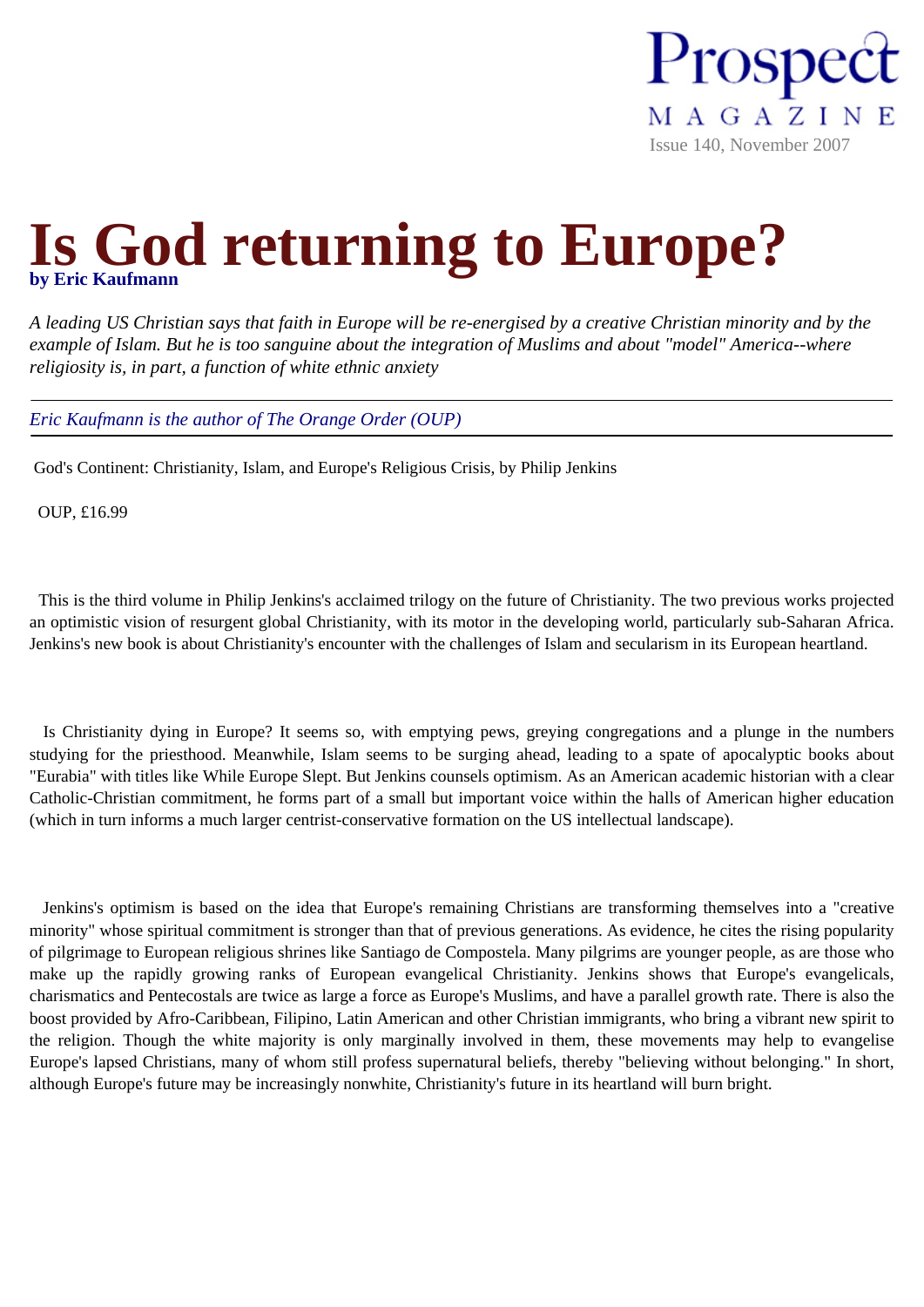Jenkins spares no detail in the story of Islam's recent clashes with Europe, such as those over blasphemy laws, gay rights, women's rights and foreign policy. Oddly, the pattern of his analysis is to raise the alarm by pointing up the most disturbing trends, and then to look for the silver lining. For example, he begins his chapter on Europe's Muslims with figures on their rapid growth: "if Muslim numbers quad-rupled in that short [1970-2000] period, could they balloon just as impressively in coming decades?" On terrorism, he warns that groups like ETA and the IRA required few recruits to inflict immense damage. Their activists often numbered fewer than a thousand, but today, in Britain alone, 1,600 suspected Islamic militants are under surveillance while the penumbra of sympathisers is much wider. "The mystery is not so much why Europe has been the setting for repeated terrorist violence, but why so little of it has occurred to date." Jenkins predicts an Islamic assault on a holy Christian site like St Paul's or the Cathedral of Notre Dame in the next few years.

 Then he switches tack: European Islam may be surging, but this is partly an optical illusion caused by the lack of mosque floor space causing worshippers to spill out on to neighbouring streets. A significant minority of Muslims may approve of terrorist acts or be attracted to puritanical forms of Islam, but "in the longer term, the underlying pressures making for accommodation and tolerance will prove hard to resist."

 Jenkins argues that Europe has weathered storms of similar magnitude before, as with PLO terrorism in the early 1970s or Algerian terrorism in France in the mid-1990s. Moreover, Muslim birth rates will converge with those of non-Muslims, and we will see assimilation, along the lines of what happened in the US with European Catholic immigrants in the early 20th century, or Hispanic immigrants in the 21st. All that is required is respect for Islam (including protections against blasphemy), and a new, more inclusive and inspiring concept of national identity. The most counterproductive strategy is to insist, as the Dutch and French seem to be doing, upon conformity to an ethos of secular individualism, extending to the forced approval of homosexuality and artistic licence.

 Here, Jenkins claims, Europe can take a page from the notebook of the US, where religion and moral issues have not been driven from the public conversation and national identity is defined through trans-ethnic symbols like the flag and constitution. As a result, American Muslims feel more comfortable than their European equivalents, and have never made mischief. On the other hand, accommodation must be two-way: immigrants must be encouraged to integrate, and the state should not grant legitimacy to narrow, conservative sections of the Muslim community. European elites would also be wise to listen to their voters and politely reject Turkish and Moroccan membership of the EU; these countries' demographic weight and cultural differences would dramatically alter the ethos and nature of Europe.

 Should Europe take this path, argues Jenkins, it can incubate a new form of Islam which is flexible and liberal, yet retains its doctrinal core. This Euro-Islam can be re-exported back to modernise the homelands of Islam. In turn, Islam can help to sharpen lapsed Christians' awareness of their own heritage and revitalise the "pallid" Christianity of mainline churches. Europeans can also learn from Muslims to distance themselves from their "idolatry" of the nation state, and rediscover Christian values which both "precede and outlast states." Christianity's history is marked by death and resurrection, and Jenkins heralds the dawn of a period of intense reflection which may result in a revival on the scale of that which gripped Europe and America in the early 19th century after the Enlightenment "trough" of religion in the 1790s.

Jenkins's critique is aimed at secular liberals and conservatives, both of whom he claims overstate the scale of, and threat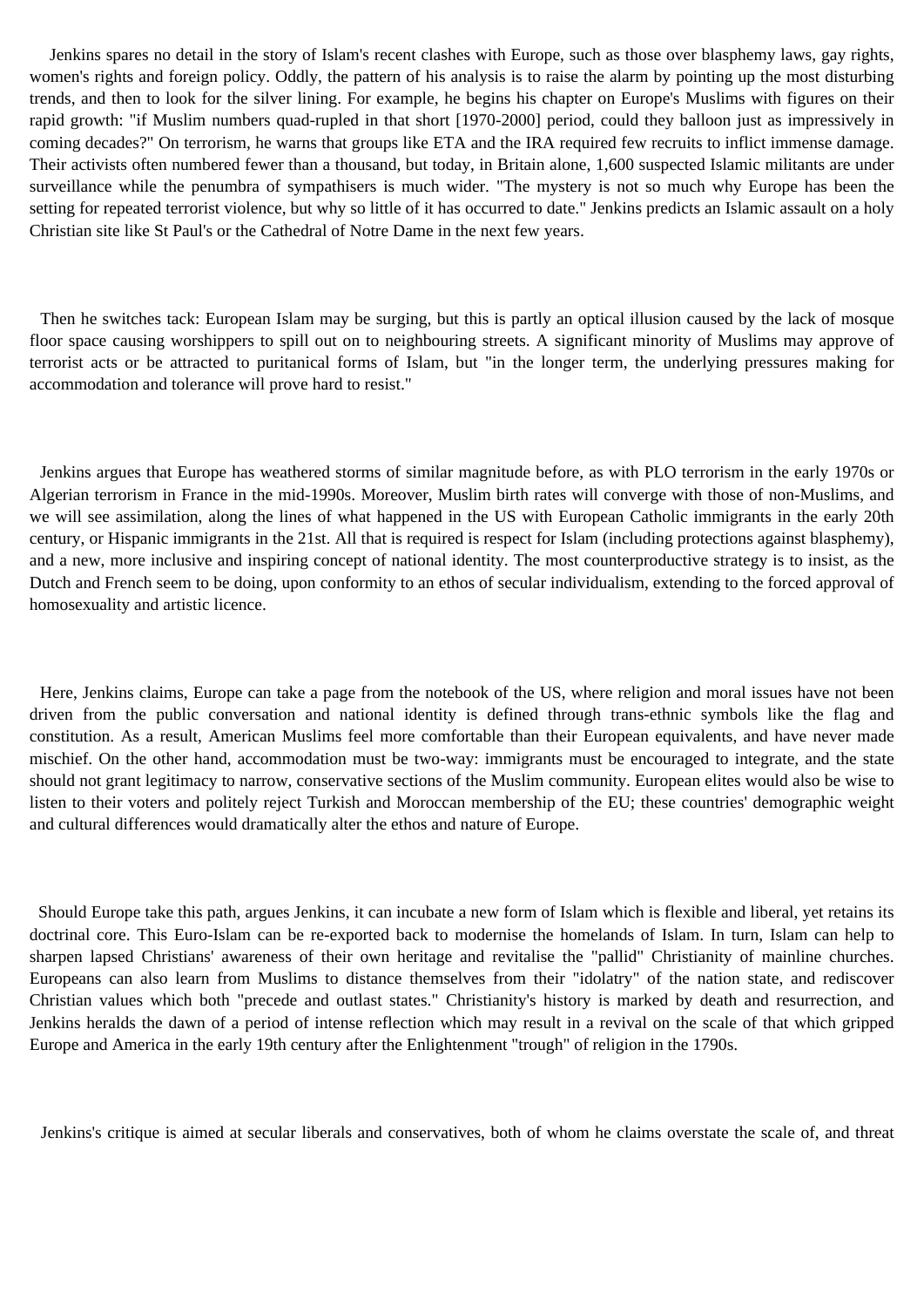posed by, the growth of Islam. But his reassurances are not rooted in solid data and betray an ignorance of the sociology of Muslim integration. The CIA Factbook and World Christian Encyclopedia provide guesses about the growth of the Muslim population which Jenkins uncritically accepts. More problematic is his assertion that Muslims will ultimately assimilate. Jenkins provides no indicators of Muslim integration, such as intermarriage rates or residential dispersion. A closer look at the data shows that European Muslims are diverging from other immigrant groups, like Afro-Caribbeans or non-Muslim Asians. The latter manifest high rates of intermarriage, residential desegregation and secularisation, while Muslims are retaining their ethnic and religious boundaries into the second generation. European Muslims are not American Hispanics.

 Though a book about Europe, God's Continent is almost as interesting for what it reveals about the self-consciousness of America in an age of cultural conflict. European thinkers, led by those on the centre-left, increasingly define their societies as the antithesis of a globally irresponsible, anti-intellectual US. The American riposte, coming from both conservatives and centrists, is to point to Europe's abdication of geopolitical responsibility and its appeasement of political Islam. Both views have an element of truth as well as a strong dose of caricature, but beneath the American viewpoint lie deeper currents of cultural anxiety related to questions of race, religion and national identity.

 In the past three decades, the US has experienced a more rapid change in its ethnic composition than at any period since the turn of the 20th century. Hispanics, a tiny minority of 1 or 2 per cent in 1960, now form 14 per cent of the population, a flow nourished mainly by illegal immigrants from across the US's southern border. Together with Asians, the new flow has reduced the US white population from 90 to 70 per cent in four decades, and will push it below 50 per cent by 2050. Past periods of rapid ethnic change have led to majority group assertion, but this time, the migration has occurred during a period of unprecedented multicultural liberalism, with "politically correct" attitudes at their sharpest on issues of race and immigration.

 It seems that, barred from channelling their conservatism in an ethno-nationalist direction, American conservative thinkers have increasingly turned to religious and moral themes. The war on terror has served as a source of glue in an ethnically decentred nation. Though it has brought pain and loss, the clash with political Islam has reinvigorated America's sense of universal mission, which seemed precarious after the end of the cold war. Fears of ethnic change have been kept at bay through an optimistic, "missionary" effort to export the liberal-democratic US creed. This mission's primary audience is domestic, not international. Its aim is to preoccupy a culturally insecure majority population with a forward-looking project so as to deflect the desire to return to the more homogeneous America which it so vividly recalls. This has worked, with a new national narrative contrasting the honest and patriotic illegal Hispanic immigrant with the dangerous Islamic terrorist.

 Looking at Europe, American thinkers of the centre-left and right experience a mixture of emotions. Envy, at Europe's relative homogeneity and economic equality, which reminds them of their American childhood; and irritation, at Europe's secular, snickering contempt for American enthusiasms like Christian evangelism and liberal-democratic proselytisation. Some argue, however, that a melting-pot Europe will come to resemble America in its diversity, inequality and missionary brand of nationalism. Europe's masses, who have a deep hunger for religion and moral concerns, will eventually prevail over the secular European elites who have ignored them for so long.

 Philip Jenkins is too sophisticated fully to fall for this trope. Even so, the new centrist-conservative narrative is uncomfortably close to the surface of much of Jenkins' story, and there is too much emphasis on America as a model. In